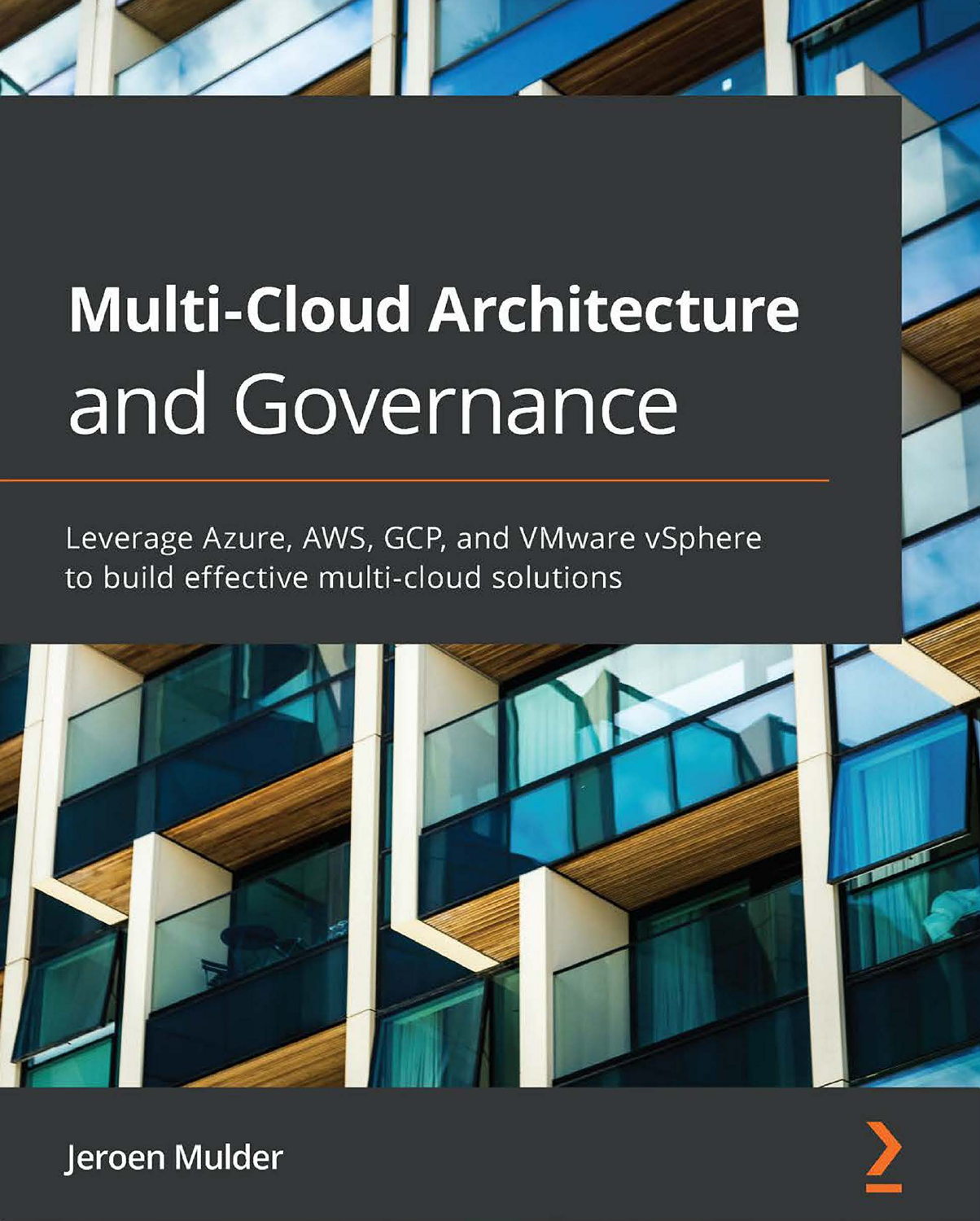# **Multi-Cloud Architecture and Governance**

Leverage Azure, AWS, GCP, and VMware vSphere to build effective multi-cloud solutions

**Jeroen Mulder**

![](_page_1_Picture_3.jpeg)

BIRMINGHAM—MUMBAI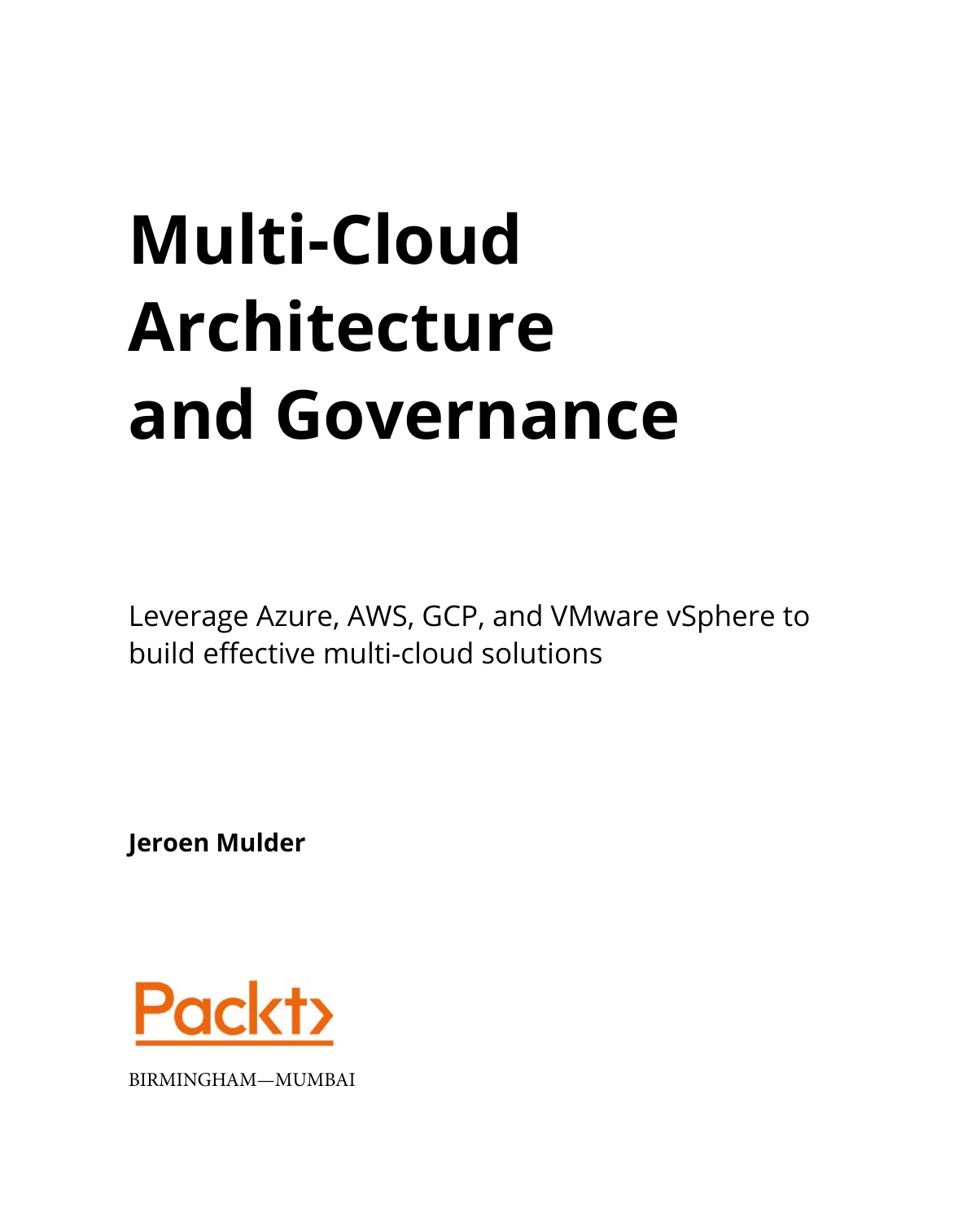# **Multi-Cloud Architecture and Governance**

Copyright © 2020 Packt Publishing

All rights reserved. No part of this book may be reproduced, stored in a retrieval system, or transmitted in any form or by any means, without the prior written permission of the publisher, except in the case of brief quotations embedded in critical articles or reviews.

Every effort has been made in the preparation of this book to ensure the accuracy of the information presented. However, the information contained in this book is sold without warranty, either express or implied. Neither the author, nor Packt Publishing or its dealers and distributors, will be held liable for any damages caused or alleged to have been caused directly or indirectly by this book.

Packt Publishing has endeavored to provide trademark information about all of the companies and products mentioned in this book by the appropriate use of capitals. However, Packt Publishing cannot guarantee the accuracy of this information.

**Commissioning Editor**: Vijin Boricha **Acquisition Editor**: Yogesh Deokar **Senior Editor**: Arun Nadar **Content Development Editor**: Romy Dias **Technical Editor**: Sarvesh Jaywant **Copy Editor**: Safis Editing **Project Coordinator**: Neil Dmello **Proofreader**: Safis Editing **Indexer**: Manju Arasan **Production Designer**: Alishon Mendonca

First published: November 2020

Production reference: 2111220 Published by Packt Publishing Ltd. Livery Place 35 Livery Street Birmingham B3 2PB, UK.

ISBN 978-1-80020-319-8

[www.packt.com](http://www.packt.com)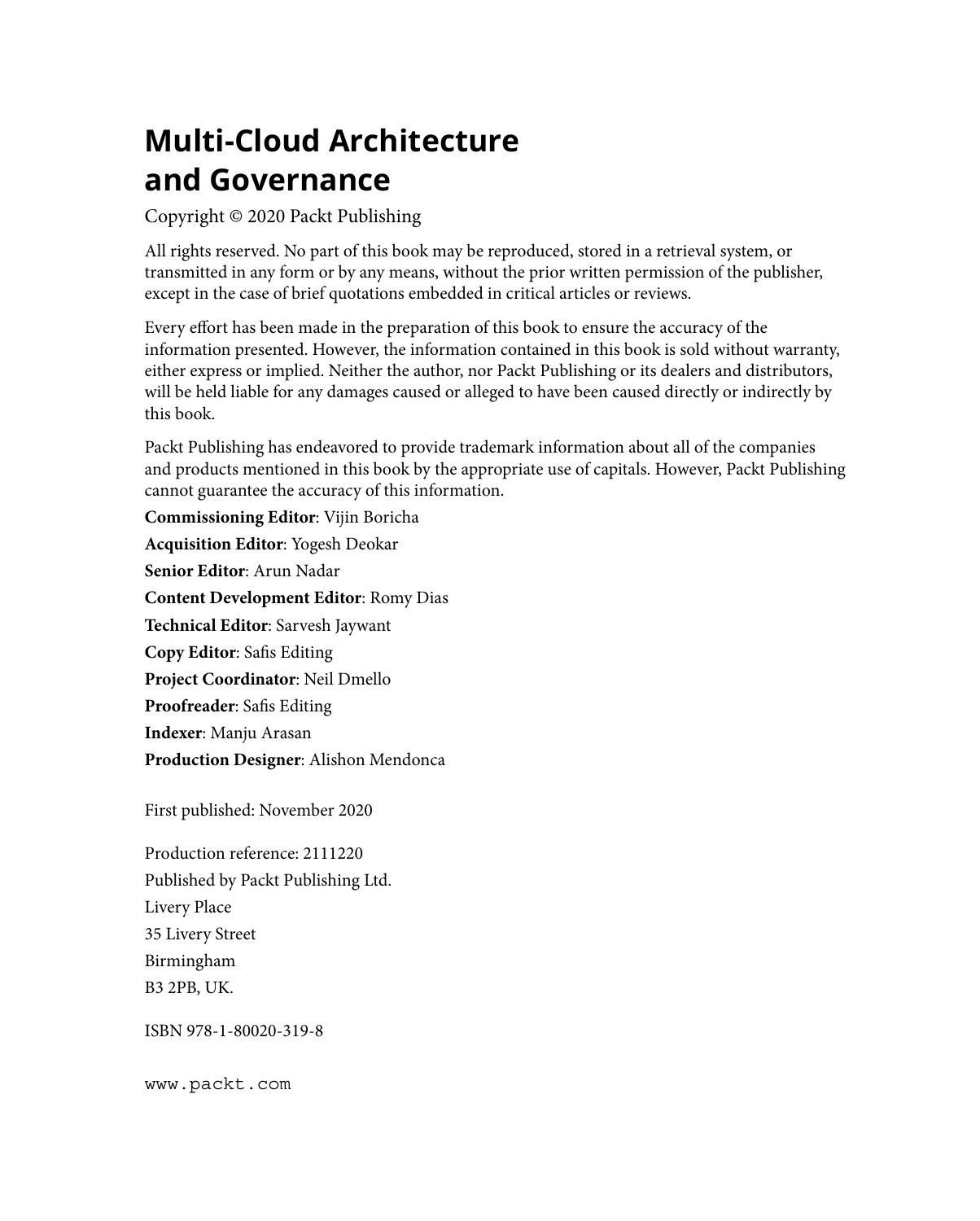# **14 Defining Security Policies**

Whatever we do in the cloud, it needs to be secure. Cloud providers only provide tools. You need to define how to use these tools. In order to determine what these tools should do, you need to think about what type of assets you want to protect and how you need to protect them. There are quite a number of security baselines; for example, the baseline as defined by the **Center for Internet Security** (**CIS**), which provides guidelines.

We will learn what a security framework is and why it's important as a starting point for security policies. We will discover what we need to protect in our cloud environments. Next, we will look at the globally adopted CIS benchmark for Azure, AWS, and GCP and learn how to implement CIS using the security suites of these platforms. Lastly, we will learn what the difference is between security governance and management.

In this chapter, we're going to cover the following main topics:

- Understanding security frameworks
- Learning how to define security policies
- Learning how to implement security policies using the CIS benchmark
- Managing security policies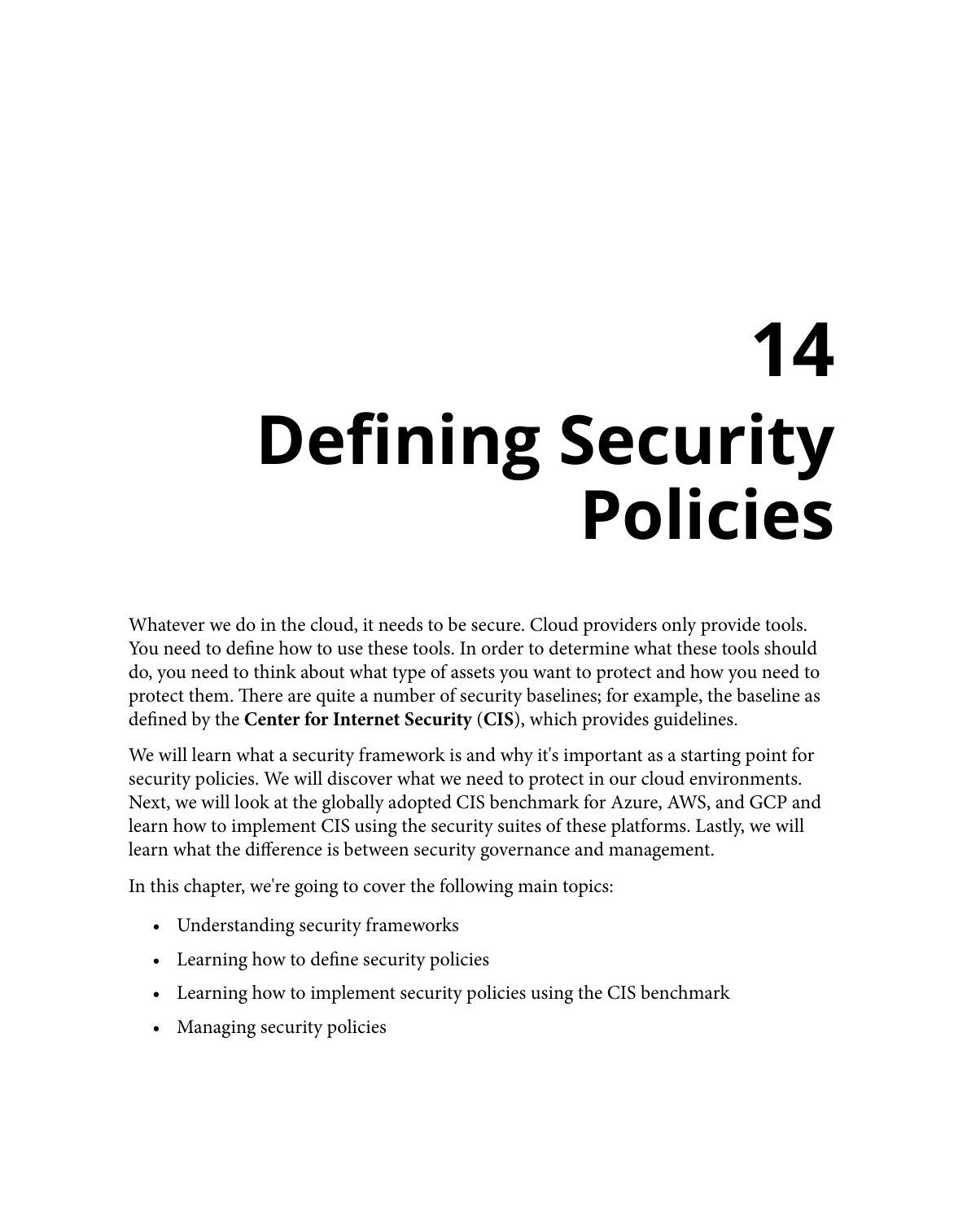# **Understanding security policies**

Let's start from our traditional, on-premises data center—a building traditionally used to host physical equipment that runs applications and stores data. The building is very likely secured by a fence and heavy, locked doors that can only be opened by authorized personnel. Access to the computer floors is also secured. There may be guards in the building or CCTV systems watching over equipment 24 hours a day. The next layer of defense is the access to the systems and data. Access to systems is strictly regulated: only authorized and certified engineers may access the systems. It's all common sense when it comes to running systems in a physical data center.

You would be surprised to see what happens if companies move these systems to cloud environments with **Infrastructure as a Service** (**IaaS**), **Platform as a Service** (**PaaS**), and **Software as a Service** (**SaaS**) solutions. For some reason, companies tend to think that by moving systems to the cloud, those systems are secured intrinsically, by default. That is not the case.

Platforms such as Azure, AWS, and GCP are probably the best secured platforms in the world. They have to be since they are hosting thousands of customers globally on them. But this doesn't mean that a company will not have to think about their own security policies anymore. The platforms provide a huge toolbox that enables the securing of workloads in the cloud, but what and how to protect these workloads is still completely up to the companies to implement themselves. We will need to establish and enforce our security policies in the cloud, think them through very carefully, and stick to them. That is what this chapter is about.

As with physical data centers, access needs to be regulated first by defining which identities are authorized to enter systems, and next, by determining what these entities are allowed to do in these systems. This is all part of identity and access management, a topic that we will cover in full in *Chapter 15*, *Designing Identity and Access Management*.

The foundation for security policies is the CIA principle:

- **Confidentiality**: Assets in the IT environment must be protected from unauthorized access.
- **Integrity**: Assets in the IT environment must be protected from changes that are not specified and unauthorized.
- **Availability**: Assets in the IT environment must be accessible for authorized users.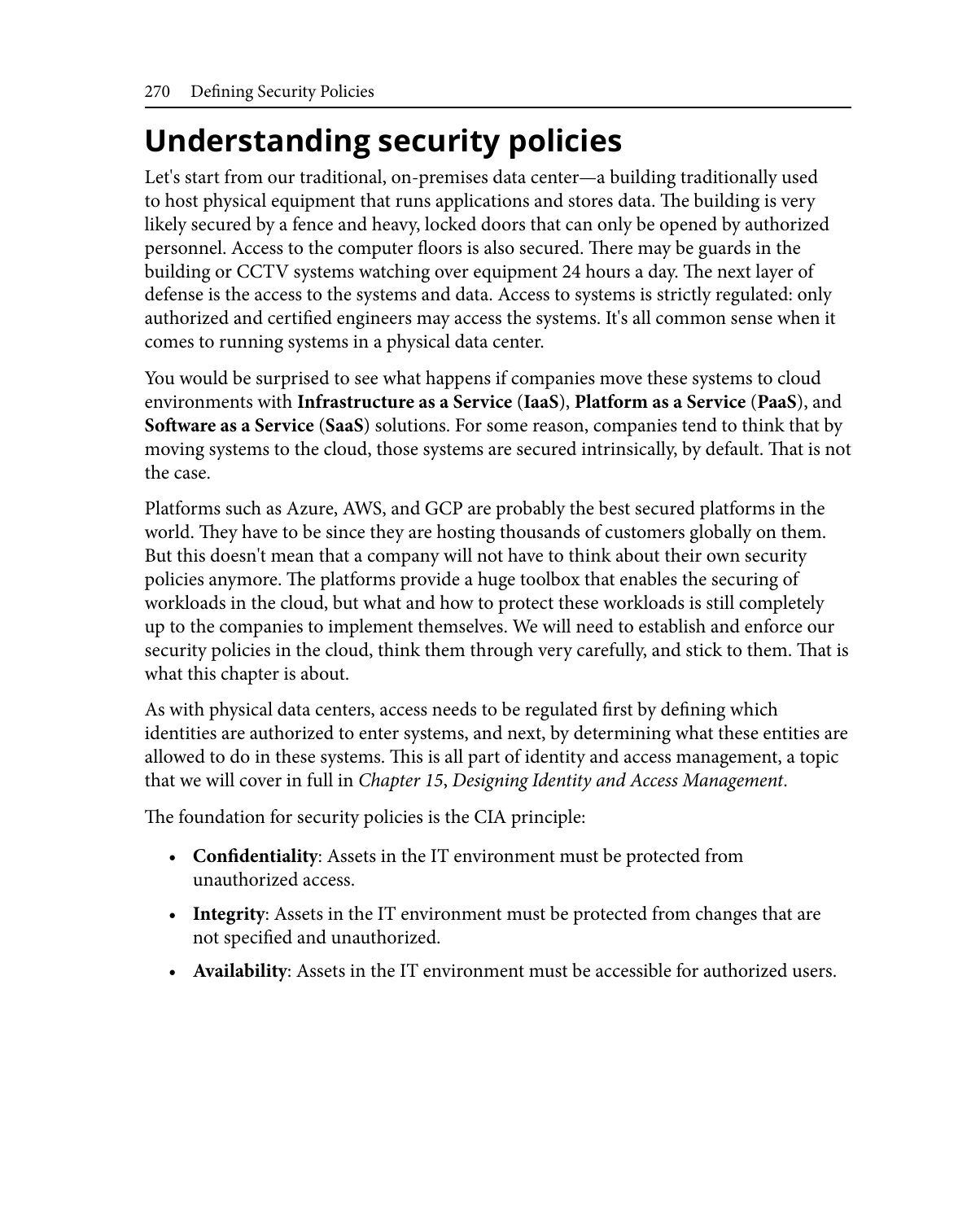The security policy itself has nothing to do with technology. The policy merely defines the security principles and how these are safeguarded in the organization. The policy does not define what ports must be opened in a firewall or what type of firewall is required. The policy describes the requirement that assets belonging to a certain function in the enterprise must be protected at a certain level. For example, a business-critical functionality that is relying on a specific stack of applications needs to be available at all times and data loss must be zero. That will lead to an architectural design using mirrored systems, continuous backups, disaster recovery options, and a very strict authorization and authentication matrix for people who must be able to access these systems.

### **Understanding security frameworks**

Security policies and forthcoming principles do not stand on their own. Typically, they are defined by industry or public frameworks to which a company must adhere. There are two types of frameworks: mandatory industry frameworks and best practices.

Examples of industry frameworks are the **Health Insurance Portability and Accountability Act** (**HIPAA**) for health care and the **Payment Card Industry** (**PCI**) data security standard for financial institutions. These frameworks were created to protect consumers by setting standards to avoid personal data – health status or bank accounts – being compromised. The cloud architect must have a deep understanding of these frameworks since they define how systems must be designed.

Next to these industry frameworks, there are some overall security standards that come from best practices. Examples are the standards of the **International Organization of Standardization** (**ISO**) and the U.S. **National Institute of Standards and Technology** (**NIST**). Specific to the cloud, we have the framework of the CIS.

Cloud providers have adopted the CIS framework as a benchmark for their platforms, as the internationally accepted standard for cybersecurity. The reason is that CIS maps to the most important industry and overall security frameworks such as ISO, NIST, PCI, and HIPAA. The controls of CIS take the principles from these frameworks into account, but it doesn't mean that by implementing CIS controls, a company is automatically compliant to PCI or HIPAA. CIS controls need to be evaluated per company and sometimes per environment.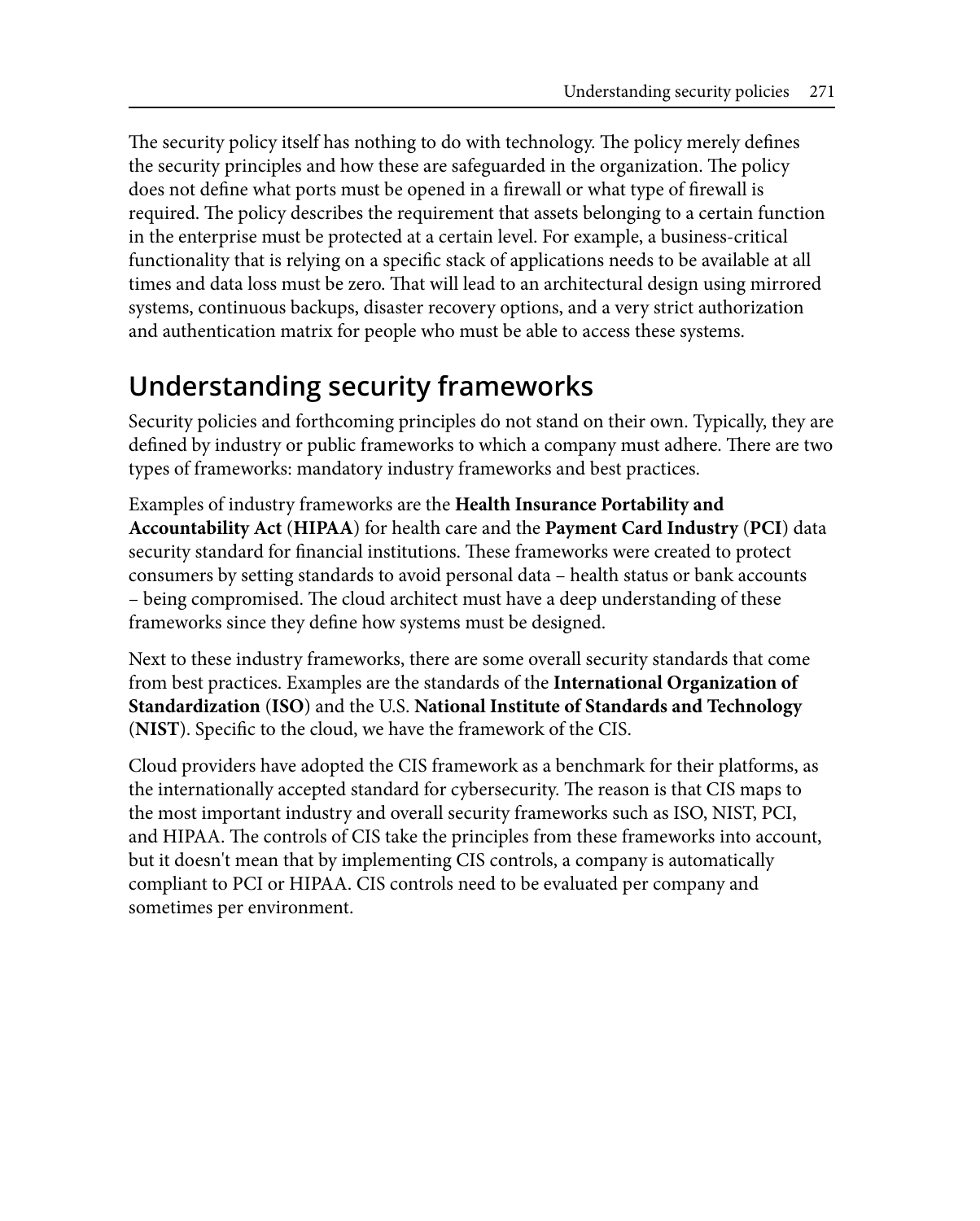Basically, there are two levels of CIS controls:

- 1. Essential basic security requirements that will not impact the functionality of the workloads or service.
- 2. Recommended settings for environments that require greater security but may impact workloads or services through reduced functionality.

In summary, CIS provides a security framework based on best practices. These are translated into benchmarks that can be adopted for specific platforms and systems: Azure, AWS, and GCP, and the instances in those clouds using operating systems such as Windows Server or various Linux distributions. These benchmarks lead to settings in hardening.

CIS offers recommendations for the following:

- Identity and access management
- Storage accounts
- Database services
- Logging and monitoring
- Networking
- Virtual machines
- Application services

In the next section, we will learn how to define the baseline for security policies.

# **Defining the baseline for security policies**

It just takes a few mouse clicks to get a server up and running on any cloud platform. But in an enterprise that's migrating or creating systems in the cloud, there's a lot for an architect to think about – securing environments being the top priority. It is likely that IaaS, PaaS, and SaaS solutions will be used to build our environment. It could grow in complexity where a lack of visibility could lead to vulnerabilities. So, with every service enrolled in the cloud environment, we really need to consider how best to secure each service. Every service needs to be compliant with the security baseline and the policies defined in that baseline.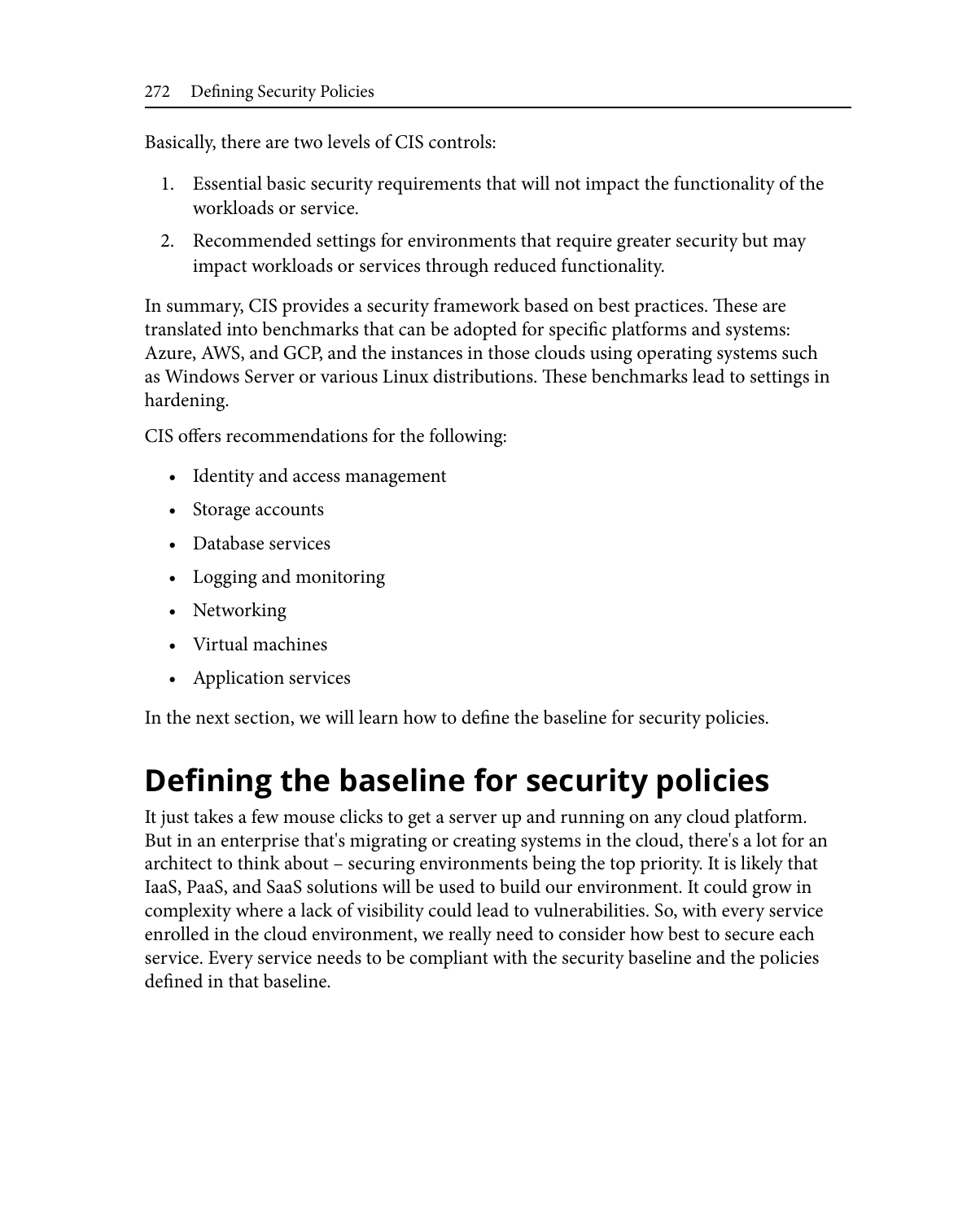What are the steps for creating policies and the baseline?

1. **Check regulations**: Every company is subject to regulations. These can be legal regulations such as privacy laws or industry compliance standards. Make sure the regulations and compliance frameworks your company needs to adhere to are understood. Be sure to involve internal legal departments and auditors. This is the starting point in all cases.

Also, check which security frameworks cloud providers have adopted. The major platforms – Azure, AWS, and GCP – are compliant with most of the leading compliance and security frameworks, but this may not be the case for smaller providers, for instance, specific SaaS solutions. Be aware that with SaaS, the provider controls the full stack: operating systems, hardware, network infrastructure, application upgrades, and patches. You have to be sure that this is done in a compliant way for your company.

- 2. **Restrict access**: This is what is often referred to as zero trust, although the term is even more related to network segmentation. But zero trust is also tightly connected to access management. We will have to design a clear **RBAC** model: **Role-Based Access Control**. Users have specific roles granting authorization to execute certain actions in cloud environments. If they don't have the appropriate role or the right authorization, they will not be able to execute actions other than the ones that have been explicitly assigned to that particular role. One term that is important in this context is least privilege: users only get the role and associated authorizations to perform the minimum number of actions that are really required for the daily job – and nothing more.
- 3. **Secure connections**: Cloud environments will be connected to the wide area network (WAN) of a company and to the outside world, the internet. The network is the route into cloud environments and must be very well secured. What connections are allowed, how are they monitored, what protocols are allowed, and are these connections encrypted? But also: how are environments in the cloud tenant segmented and how do systems in the tenant communicate with each other? Are direct connections between workloads in the cloud tenant allowed or does all traffic need to go through a centralized hub?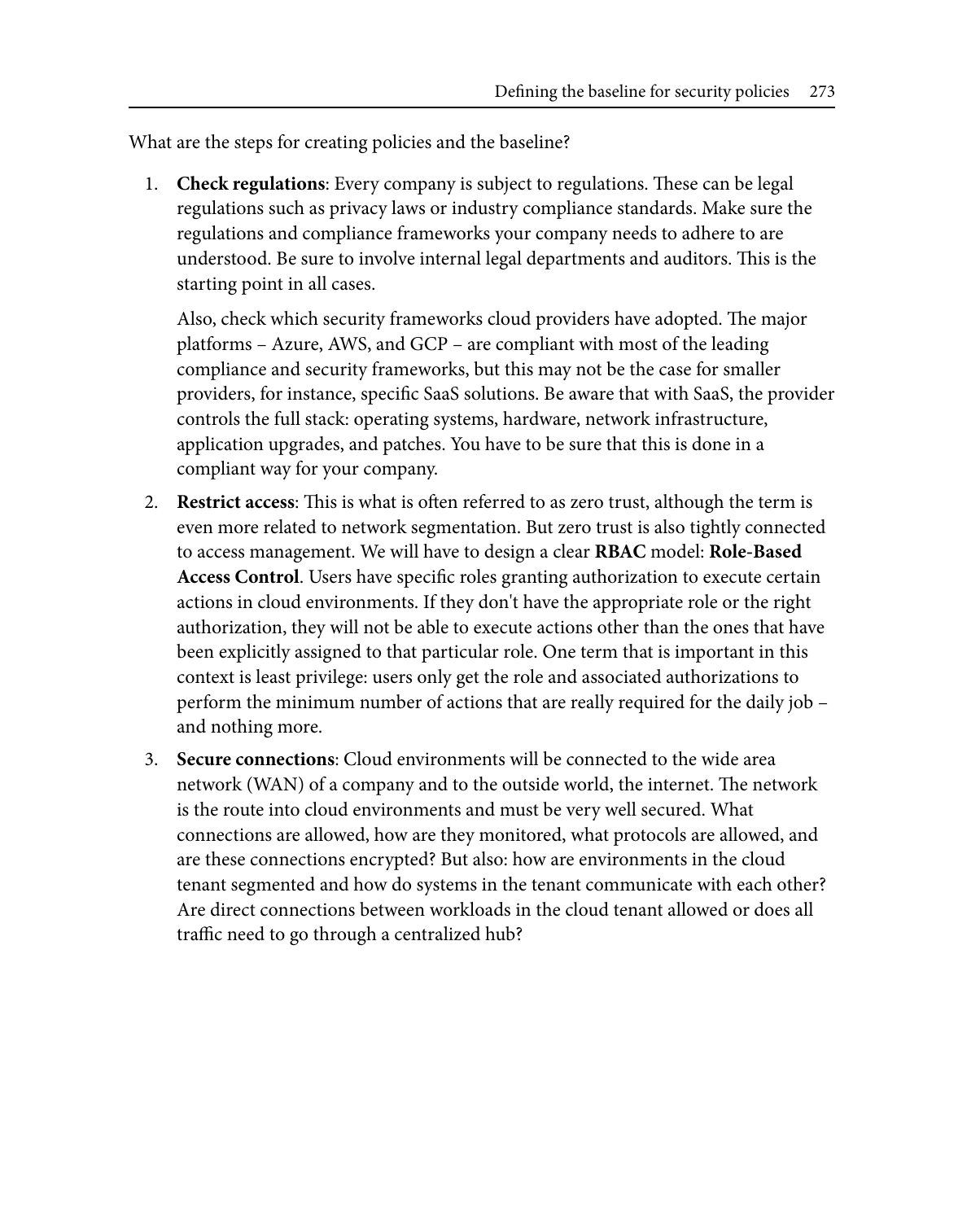The security baseline should contain strict policies for all connectivity: direct connections, VPNs, in-transit encryption, traffic scanning, and network component monitoring. Again, we should think from the zero trust principle: network segmentation is crucial. The architecture must be designed in such a way that users can't simply hop from one segment of the environment to another. Segments must be contained and workloads inside the segments must be protected. A zero trust architecture typically has zones defined: for instance, a private zone where only inbound traffic is allowed or a public zone that has connections to the outside world. These zones are strictly separated from each other by means of a variety of security elements, firewalls, security groups, or access control lists.

- 4. **Protect the perimeter**: This is about protecting the outside of the cloud environment, the boundary. Typically, the boundary is where the connections terminate in the cloud environment. This can be a hub and that's where the gateways, proxy servers, and firewalls will be hosted. Typically, it also hosts the bastion host or jump server as a single point of entry where a user is allowed to gain access to the workloads in the environment.
- 5. **Protect the inside**: There will be workloads in our cloud: servers, applications, containers, and functions. Although there is boundary protection with gateways and firewalls, we must also protect our workloads, especially – but not limited to – the critical ones. These workloads must be hardened, reducing the vulnerability of systems with mandatorily applied security settings such as removing software components or disabling services that are not required to run on the system.
- 6. **Perform frequent audits**: This is a step that falls within managing security policies, which will be covered in the last section of this chapter. Security policies need to be constantly assessed. Hackers don't sit on their hands and will constantly think of ways to look for vulnerabilities. Therefore, it's necessary to continuously assess and audit policies and evaluate identified vulnerabilities. How critical are those vulnerabilities and what are the odds that our environments will get breached? Are we protected well enough? But also, how fast can action be taken if a vulnerability gets exploited and mitigate the consequences? This is not something that should be discussed once a month, but must be at the front of our minds at all times, for everyone developing or managing cloud environments.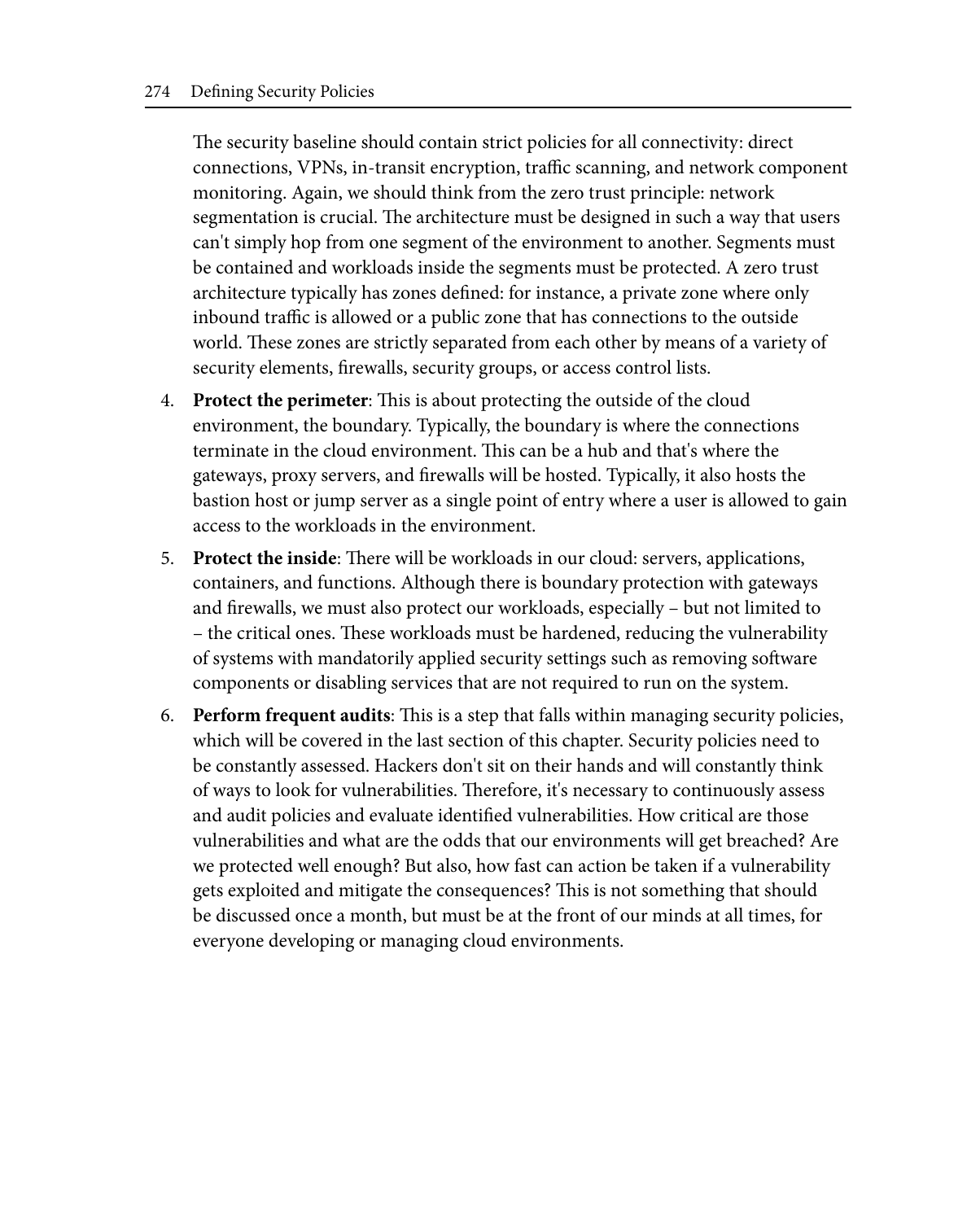We will need to define the scope of our security policies. One way to do that is by thinking in layers, derived from defense-in-depth as a common methodology in designing security architectures. Each layer comprises protective measures against specific threats. These layers are as follows:

- **Network layer**: As already stated in the previous section, the network is the entrance into our cloud environment. Networks need to be protected from unauthorized people getting in. Technologies to protect a network from threats are firewalls, **Intrusion Detection Systems** and **Intrusion Prevention Systems** (**IDSes**/ **IPSes**), public key infrastructure, and network segmentation, preferably adhering to zero trust principles.
- **Platform layer**: Typically, this is the layer of the operating system. Systems should be fully patched with the latest fixes for (possible) vulnerabilities and hardened. Also, pay attention to ports that are opened on a system. Any port that is not required should be disabled.
- **Application layer**: This layer is not only about the application but also about middleware and APIs communicating directly with the application. Application code must be secured. Static code analysis can be very helpful and is strongly advised. Static program analysis is performed without actually executing software, validating the integrity of source code so that any attempt to change code or software parameters is detected.
- **Data layer**: This is the holy grail for hackers, the very target of almost every hacker. If a hacker succeeds to get through the first three layers – network, platform, and application – then the next layer is the data itself. We will extensively discuss data security in *Chapter 16*, *Defining Security Policies for Data*. All critical data should be encrypted, in transit and at rest.
- **Response layer**: This is the layer for all security monitoring, typically the layer for **Security Information and Event Management** systems (**SIEM**). This is the layer where all suspicious activity is captured, analyzed, and translated into triggers to execute mitigating actions.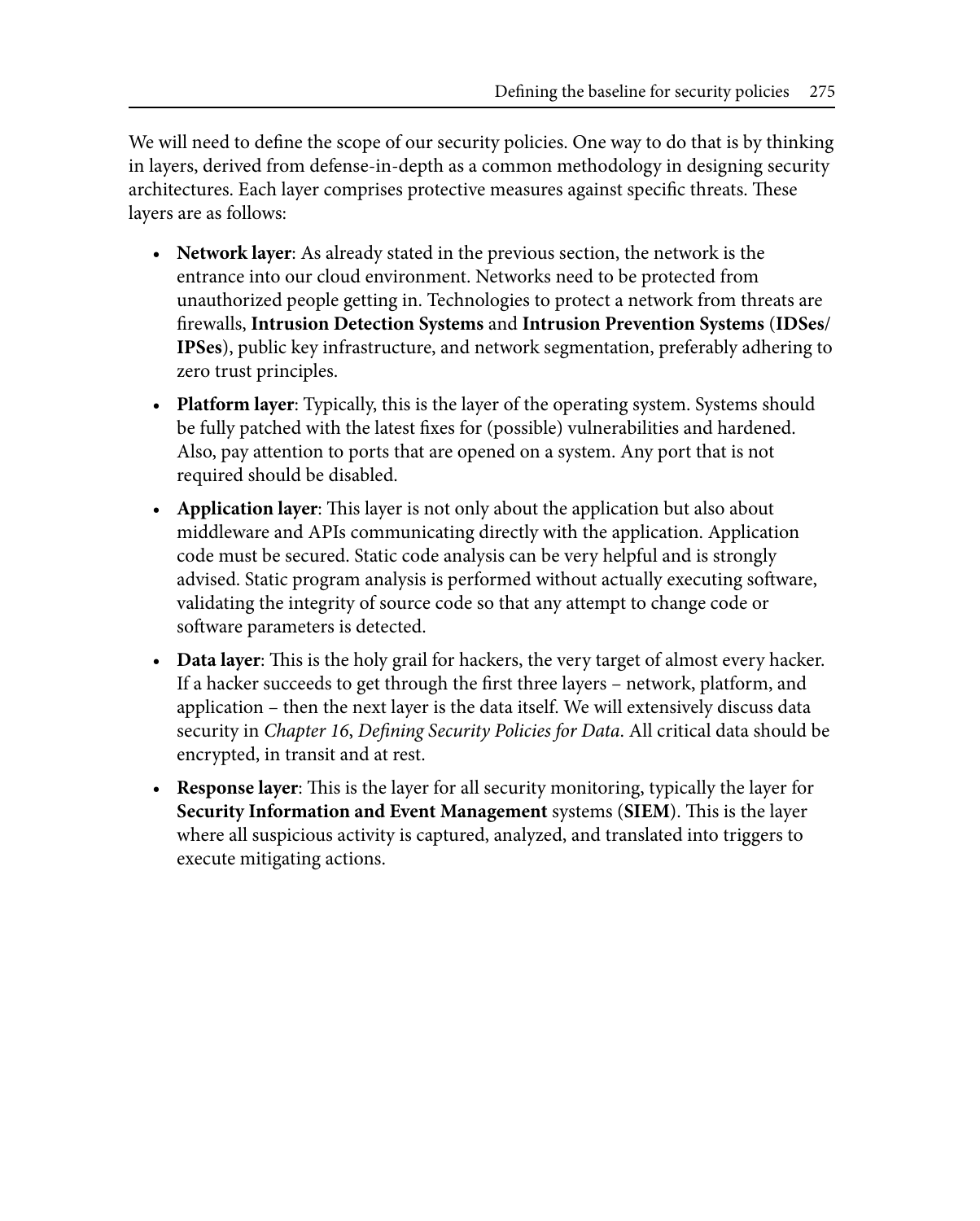Security policies must be defined and applied at each layer. Now, let's look at some best practices for security policies:

- **Access**: Only use named accounts to allow access to systems. Be extremely selective when granting global admin rights, implement role-based access, and use multifactor authentication. In the next chapter, we will go into this subject in more detail.
- **Perimeter or boundary protection**: Implement firewalls or use the native firewalls from the cloud platforms. A recommended practice is to have the firewall set to "block all" as the default and then open up ports as per the requirements of a certain workload or functionality. Only have ports open when there's a validated reason.
- **Public Key Infrastructure (PKI)**: Public and private keys are used to verify the identity of a user before data is transferred. Breached passwords are still the number one root cause for compromised systems and data leaks. Therefore, it's recommended not to use passwords, but instead use keys, securely stored in a key vault. All major cloud providers offer PKI services and key vault solutions.
- **Logging and audit trail**: Be sure that you know what happens in your cloud environment, at all times. Even with the most rigid security policy, a company should never fully rely on security measures alone. Monitoring and an audit trail are highly recommended (or required, even) best practices.

Now it's time to discover how these policies should be implemented using the native security suites in Azure, AWS, and GCP.

# **Implementing security policies**

We have studied the compliance and security frameworks and we've defined our security baseline. Now we need to implement it in our cloud environments. In this section, we will explore implementations in the major clouds, using the native security platforms. Since CIS is widely and globally adopted as the baseline for security policies, all sections will explore specific settings that CIS benchmarks recommend for the different platforms. Links to the benchmarks are provided in the *Further reading* section of this chapter. CIS provides recommendations, but also documents how policies should be implemented.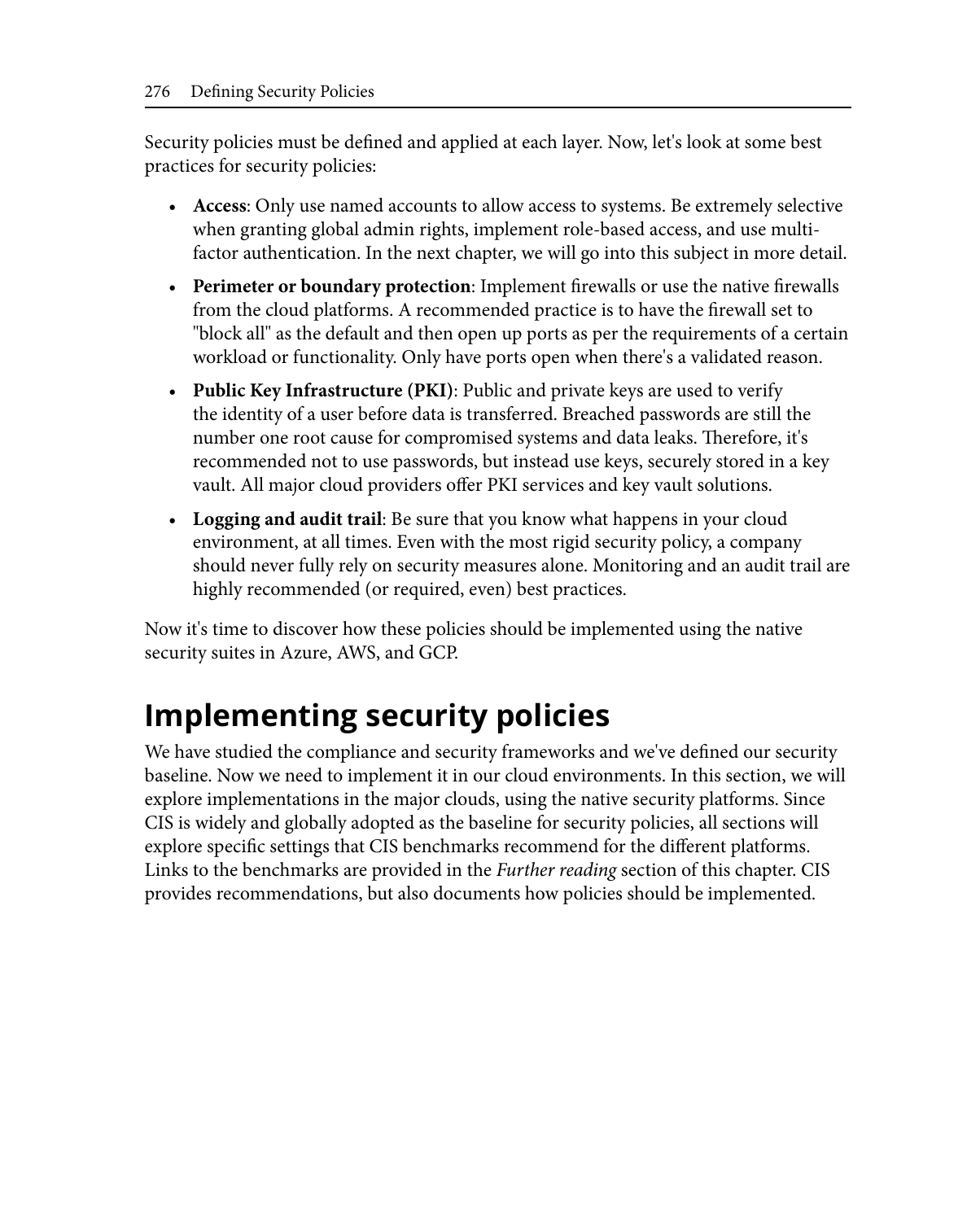For example, in GCP there is a recommendation to "ensure Cloud Audit Logging is configured properly across all services and all users from a project." CIS benchmarks also guide users to find where the setting needs to be configured and how; in this example, by going to audit logs at [https://console.cloud.google.com/iam-admin/](https://console.cloud.google.com/iam-admin/audit) [audit](https://console.cloud.google.com/iam-admin/audit) or by configuring it from the command line:

```
gcloud organizations get-iam-policy ORGANIZATION_ID
gcloud resource-manager folders get-iam-policy FOLDER_ID
gcloud projects get-iam-policy PROJECT_ID
```
The format in the CIS benchmarks is always the same, for all cloud platforms.

## **Implementing security policies in Azure Security Center**

Azure Security Center is a native service of Azure. In other words, you don't need to install or configure anything. From the Azure console, Security Center can be accessed immediately by simply enabling it. It then starts monitoring workloads that you have deployed in Azure: virtual machines, databases, storage accounts, networking components, and other Azure services.

However, policies will need to be configured in Security Center. CIS lists some recommendations specific to Azure Security Center. The most important one is to activate the standard pricing tier in Security Center: this enables threat detection for all networks and VMs in the Azure tenant. Every CIS recommendation to implement a policy comes with an explanation. In the case of enabling the standard pricing tier, the rationale is that it allows greater defense-in-depth, with threat detection provided by the **Microsoft Security Response Center** (**MSRC**).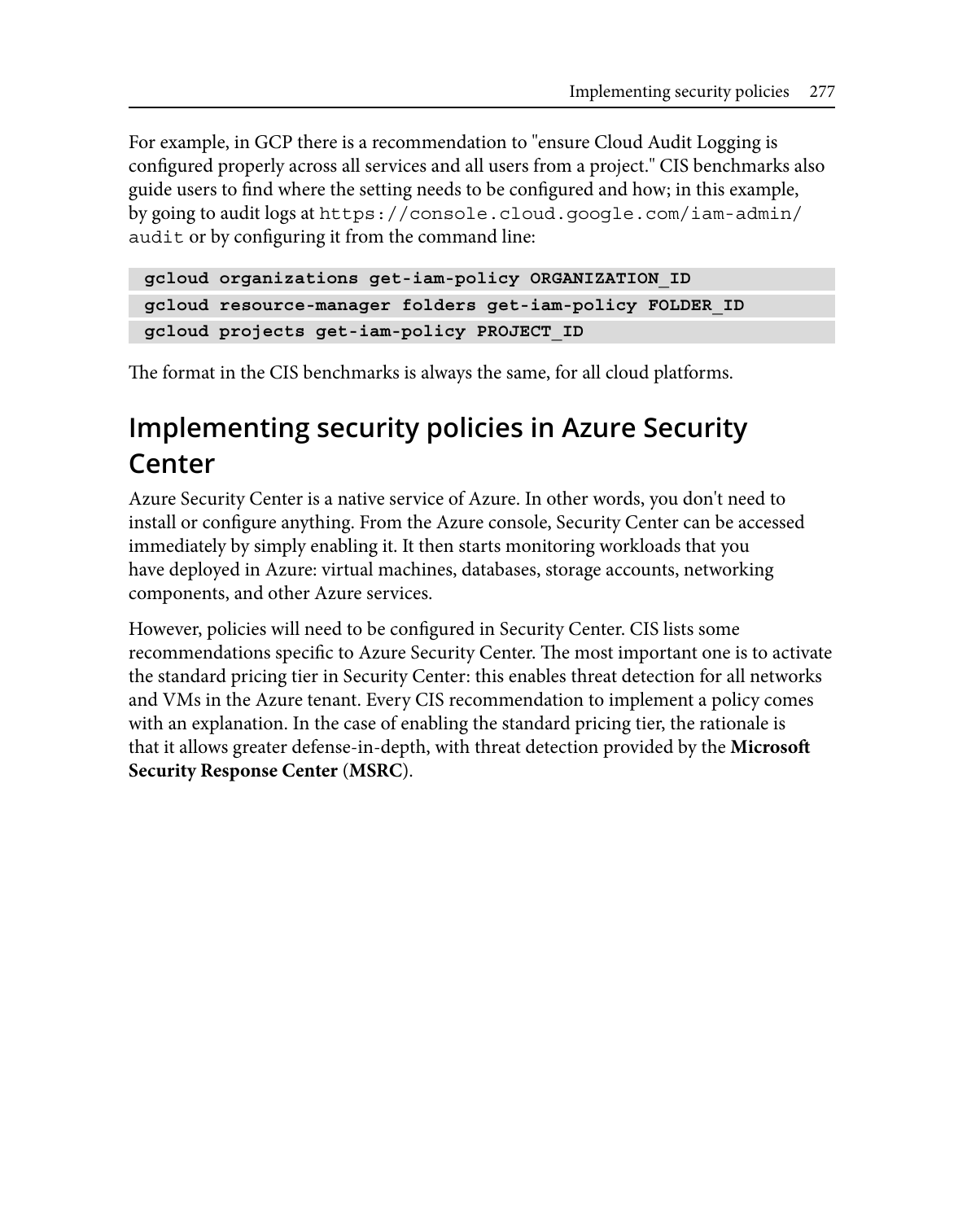Enabling the standard pricing tier and adjusting settings is done through the **Security Center** blade in the portal at <https://portal.azure.com/#home>, as shown in the following screenshot:

![](_page_12_Picture_2.jpeg)

Figure 14.1 – Overview of the Security Center blade in the Azure portal

The next action is to enable the monitoring agent to actually collect the data and make sure that the default policy setting, **Monitor system updates**, is not set to **Disabled**. Enabling this setting retrieves a daily list of available security and critical updates from Microsoft, both for Windows systems and for systems that run Linux distributions. These are the basic configuration settings to get Security Center started.

The next step is to implement the security settings. In Security Center, enable settings for the following:

- Scanning vulnerabilities in operating systems
- Enforcing endpoint protection
- Monitoring disk encryption
- Monitoring network security groups
- Monitoring web application firewalls
- Monitoring next-generation firewalls
- Vulnerability assessment
- Monitoring blob storage encryption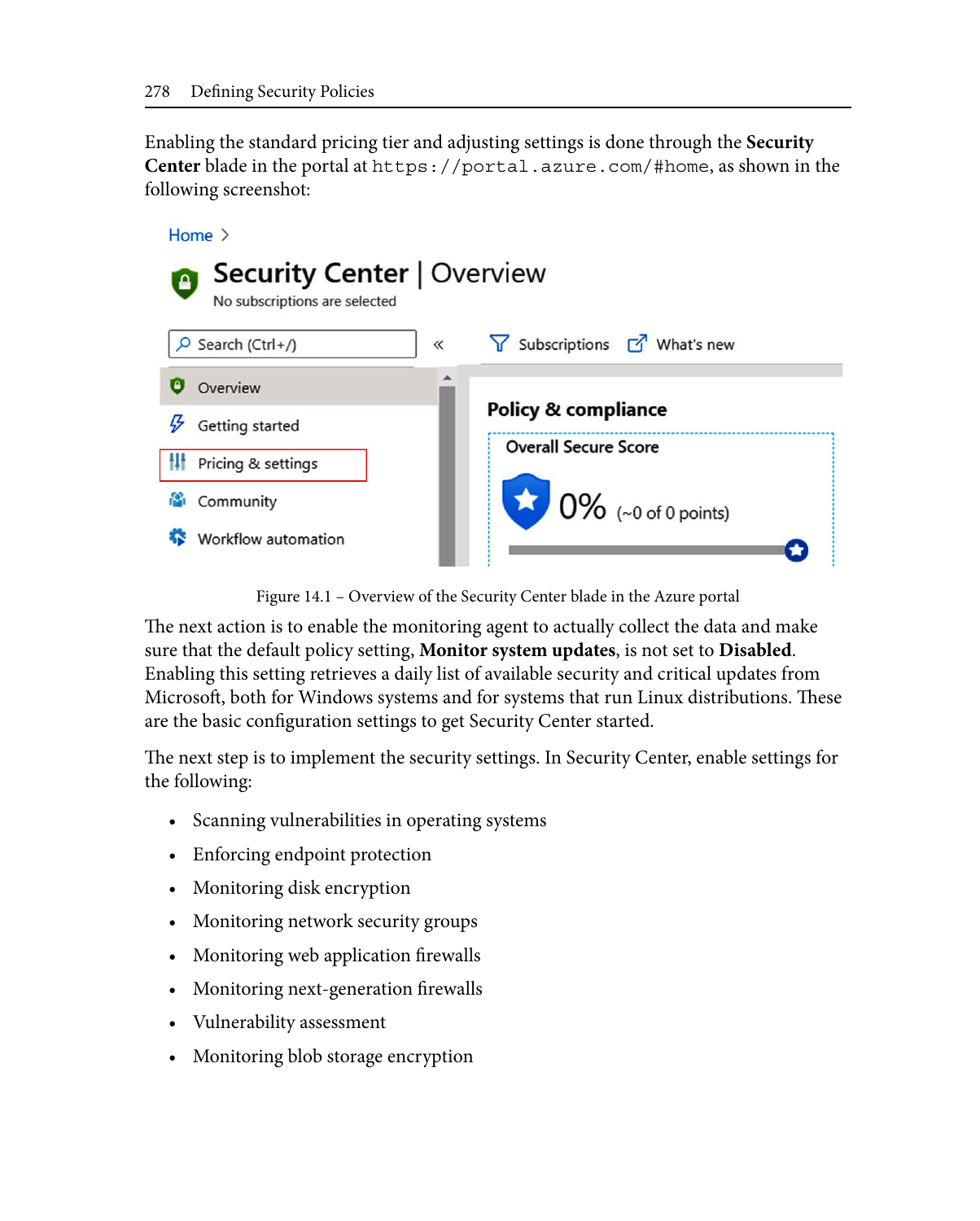- Monitoring **just-in-time** (**JIT**) network access
- Monitoring adaptive application whitelisting
- Monitoring SQL auditing
- Monitoring SQL encryption

Lastly, there are a few settings that enable communication in case of high-severity alerts, by sending email notifications or text messages.

#### **Tip**

Azure has something more than just Azure Security Center: Azure Sentinel, a native SIEM solution. Sentinel is an intelligent defense-in-depth solution, especially when activating the security framework of MITRE ATT&CK® in Sentinel. ATT&CK is a knowledge base that is constantly updated with the latest threats and known attack strategies. A group of developers under the name of BlueTeamLabs have published templates and code to implement ATT&CK in Sentinel. It's worthwhile taking a look at this at [https://](https://github.com/BlueTeamLabs/sentinel-attack) [github.com/BlueTeamLabs/sentinel-attack](https://github.com/BlueTeamLabs/sentinel-attack).

### **Implementing security policies in AWS Security Hub**

AWS offers a single security dashboard with AWS Security Hub. The solution aggregates monitoring alerts from various security solutions, such as CloudWatch and CloudTrail, but also collects findings from Amazon GuardDuty, Amazon Inspector, Amazon Macie, AWS **Identity and Access Management** (**IAM**) Access Analyzer, and AWS Firewall Manager. CloudTrail, however, is the key element in Security Hub. CloudTrail constantly monitors the compliance of accounts that are used in the AWS environment. It also performs operational auditing and risk auditing, meaning it keeps track of all activity that is started from the console in your environment, enables analysis of changes to resources, and detects unusual activity. It's fair to say that CloudTrail is the engine underneath Security Hub.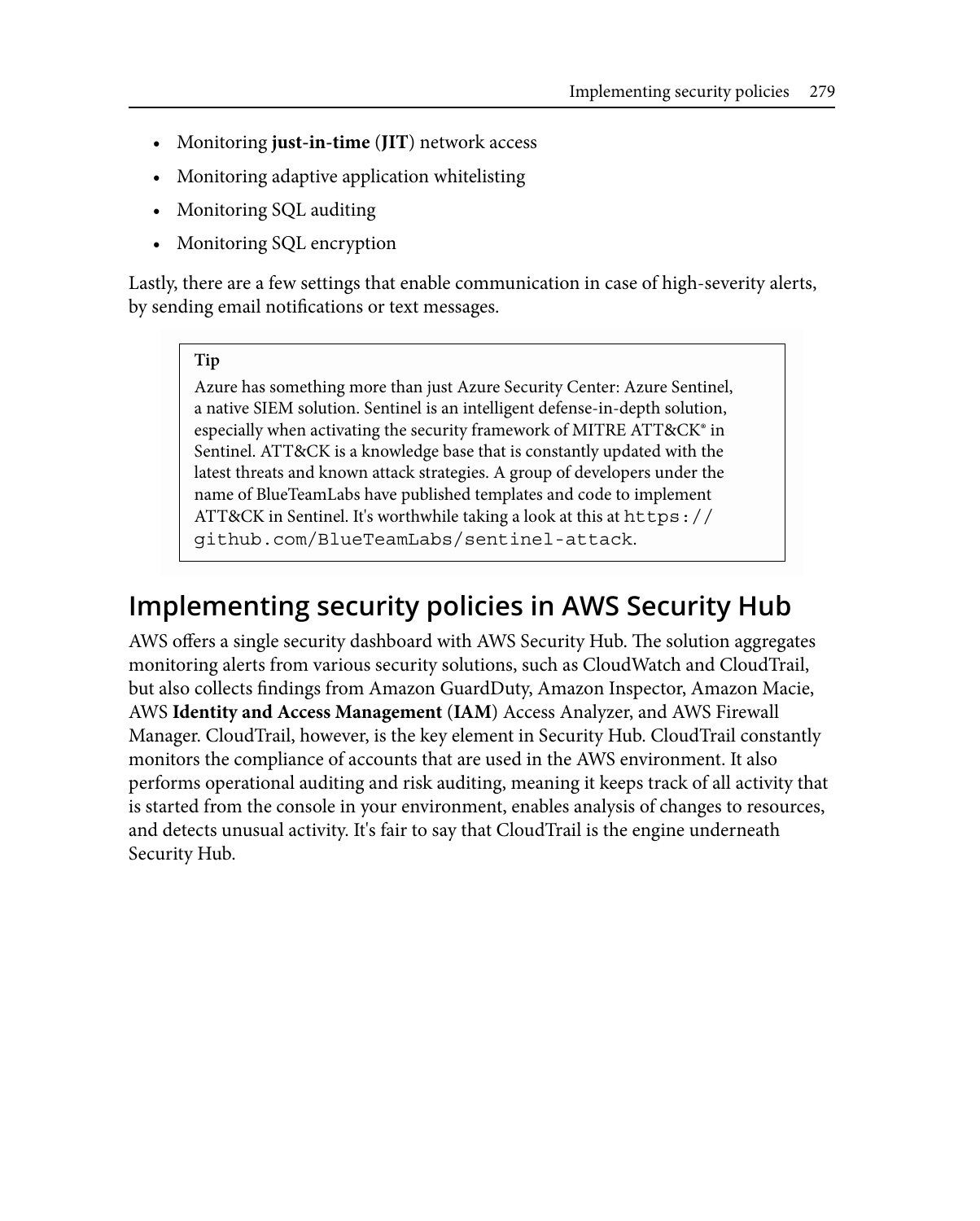Security Hub makes it easy to start monitoring all activity in your AWS environment. It's accessible from the AWS console, as shown in the following screenshot:

| aws                                                                                                                                                                                                                                                                     | Services v                | Resource Groups v |        |                            |
|-------------------------------------------------------------------------------------------------------------------------------------------------------------------------------------------------------------------------------------------------------------------------|---------------------------|-------------------|--------|----------------------------|
| Security Hub > Welcome to AWS Security Hub                                                                                                                                                                                                                              |                           |                   |        |                            |
| Welcome to AWS Security Hub                                                                                                                                                                                                                                             |                           |                   |        |                            |
| <b>Security standards</b><br>Enabling AWS Security Hub grants it permissions to conduct security checks. Service Linked Roles (SLRs) with the following services are<br>used to conduct security checks: Amazon CloudWatch, Amazon SNS, AWS Config, and AWS CloudTrail. |                           |                   |        |                            |
| Enable AWS Foundational Security Best Practices v1.0.0<br>✓<br>Enable CIS AWS Foundations Benchmark v1.2.0<br>Enable PCI DSS v3.2.1                                                                                                                                     |                           |                   |        |                            |
| <b>AWS Integrations</b>                                                                                                                                                                                                                                                 |                           |                   |        |                            |
| Enabling Security Hub grants it permissions to import findings from:                                                                                                                                                                                                    |                           |                   |        |                            |
| • Amazon GuardDuty                                                                                                                                                                                                                                                      |                           |                   |        |                            |
| • Amazon Inspector                                                                                                                                                                                                                                                      |                           |                   |        |                            |
| • Amazon Macie                                                                                                                                                                                                                                                          |                           |                   |        |                            |
|                                                                                                                                                                                                                                                                         | • AWS IAM Access Analyzer |                   |        |                            |
|                                                                                                                                                                                                                                                                         | • AWS Firewall Manager    |                   |        |                            |
|                                                                                                                                                                                                                                                                         |                           |                   | Cancel | <b>Enable Security Hub</b> |

Figure 14.2 – Accessing Security Hub in the AWS console

There are a couple of things that need explaining in the preceding screenshot. The top part of the screen shows the security baselines that can be enrolled by default: **Enable AWS Foundational Security Best Practices v1.0.0** and **Enable CIS AWS Foundations Benchmark v1.2.0** have been ticked by default. The third one is the PCI DSS framework. **PCI DSS** stands for **Payment Card Industry Data Security Standard** and is specific to financial institutions.

In the lower part of the screen, we see all the integrations that Security Hub offers:

- **GuardDuty**: Amazon's solution for threat detection.
- **Inspector**: This tool assesses applications for exposure, vulnerabilities, and deviations from best practices valid for these applications.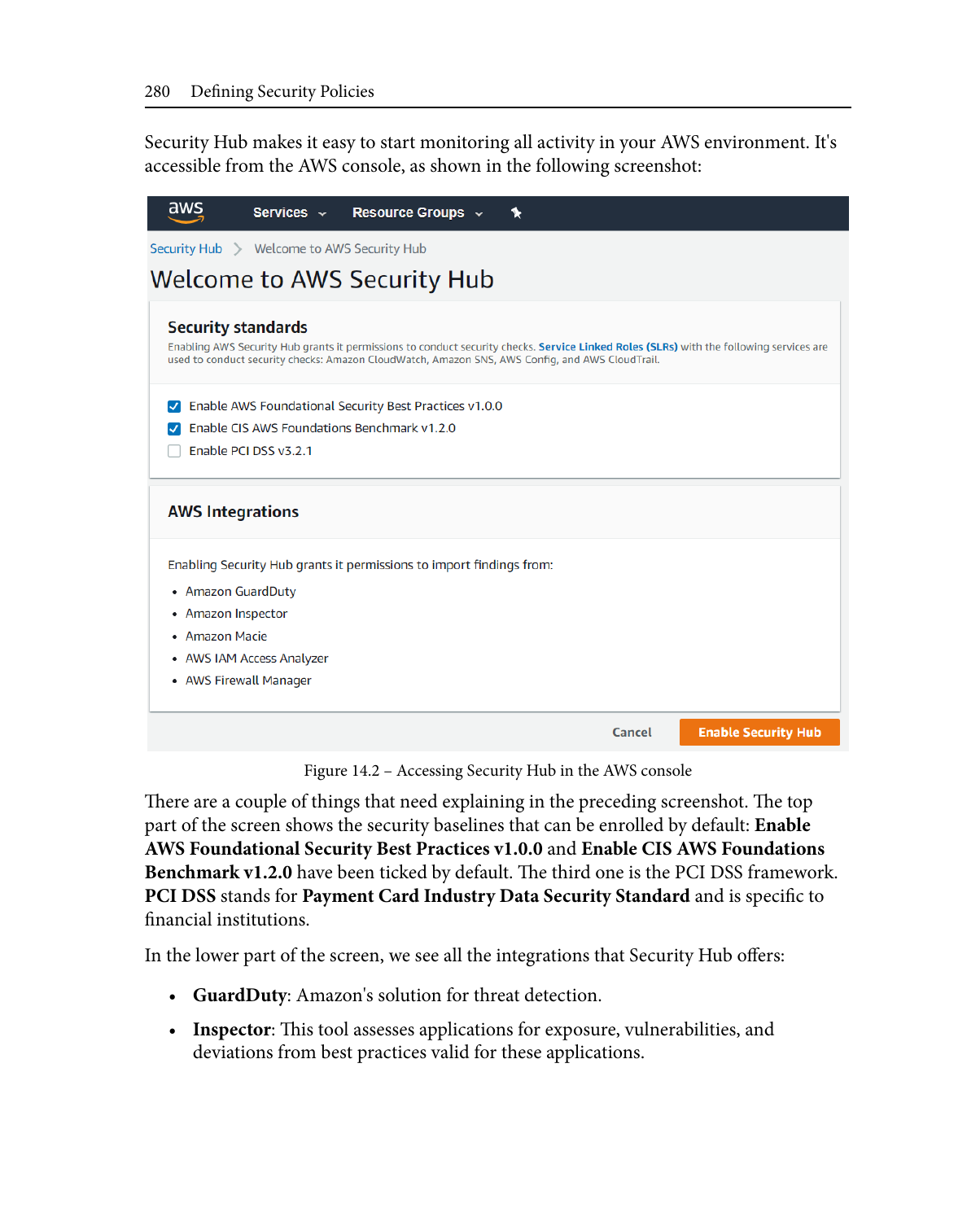- **Macie**: This solution monitors the data security and data privacy of your data stored in Amazon S3 storage.
- **IAM Access Analyzer**: This tool keeps track of accounts accessing environments in AWS and whether these accounts are still compliant with security policies.
- **Firewall Manager**: This tool enables centralized management of all firewalls in the AWS environment.

By clicking the **Enable Security Hub** button, the mentioned baselines with the named integrations will be enrolled.

The CIS baseline should definitively be implemented as the worldwide accepted standard for securing online environments. Specific to AWS, CIS includes the following recommendations for settings to control security policies:

- Ensure CloudTrail is enabled in all regions.
- Ensure CloudTrail log file validation is enabled.
- Ensure that an S3 (storage) bucket used to store CloudTrail logs is not publicly accessible.
- Ensure CloudTrail logs are integrated with CloudWatch logs.
- Ensure AWS Config is enabled in all regions.
- Ensure S3 bucket access logging is enabled on CloudTrail S3 bucket.
- Ensure CloudTrail logs are encrypted at rest using **KMS CMKs** (**Key Management Services – Customer Master Keys**).
- Ensure rotation for customer-created CMKs is enabled.
- Ensure **Virtual Private Cloud** (**VPC**) flow logging in all VPCs.

Obviously, these are not all the settings: these are the most important settings for getting the logging and monitoring of security policies right. In the *Further reading* section, we include links to the various CIS benchmarks for the major clouds.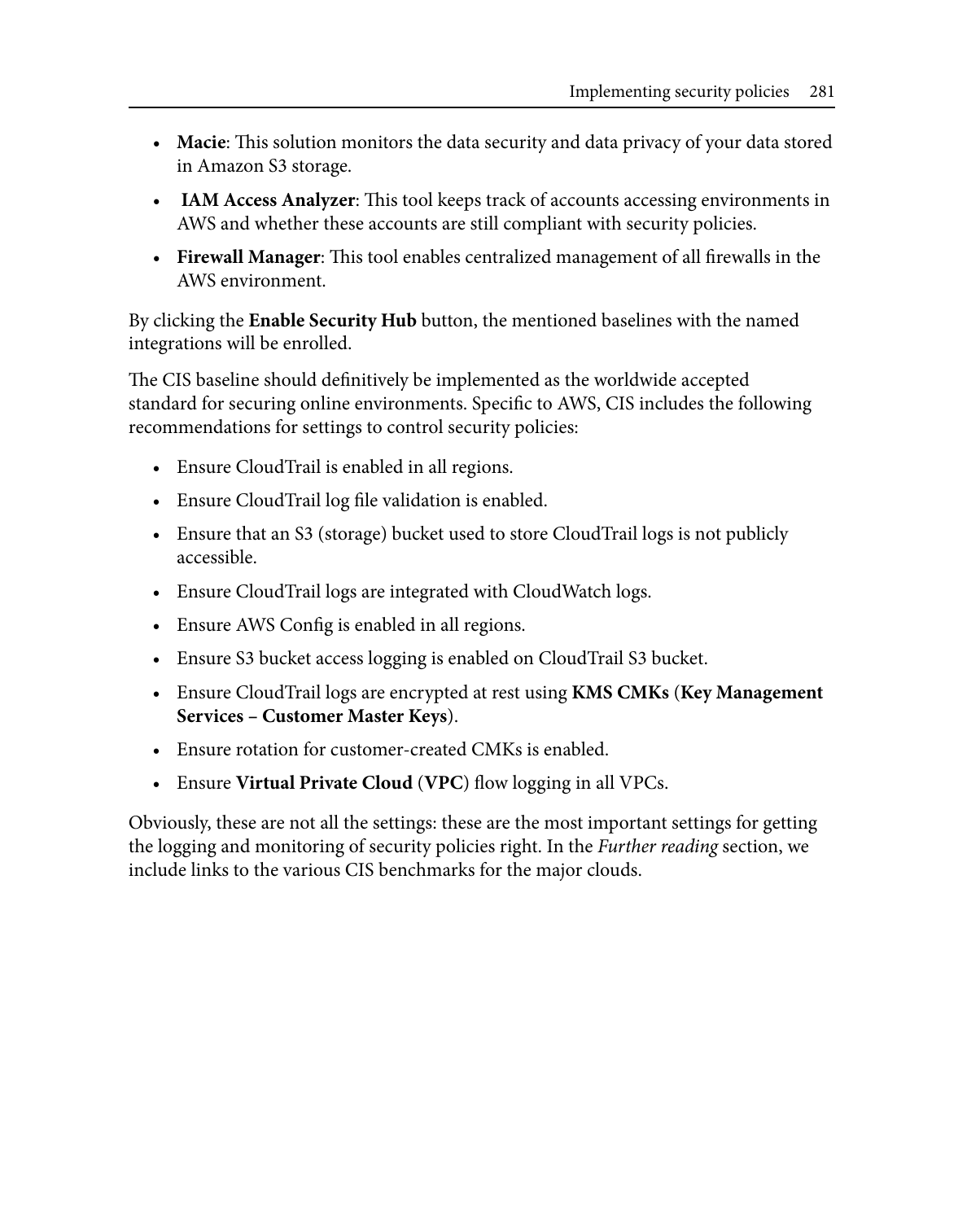## **Implementing security policies in GCP Security Command Center**

In GCP, we will have to work with Security Command Center. You can manage all security settings in Security Command Center and view the compliancy status from one dashboard. The concept is the same as AWS Security Hub – Security Command Center in GCP comprises a lot of different tools to manage security in GCP environments. In the GCP cloud console, we'll see **Security** in the main menu. Hovering over the **Security** subheading will pop up the products and tools that are addressed in **Security Command Center**, as shown in the following screenshot:

![](_page_16_Figure_3.jpeg)

![](_page_16_Figure_4.jpeg)

Security Command Center does an inventory and discovery of all assets in the GCP environments and, next, starts monitoring them in terms of threat detection and prevention. One special feature that needs to be discussed here is Google Cloud Armor. Cloud Armor started as a defense layer to protect environments in GCP from **Distributed Denial of Services** (**DDoS**) and targeted web attacks. Cloud Armor has since been developed to a full security suite in GCP to protect applications using the functionality of **Web Application Firewalls** (**WAFs**).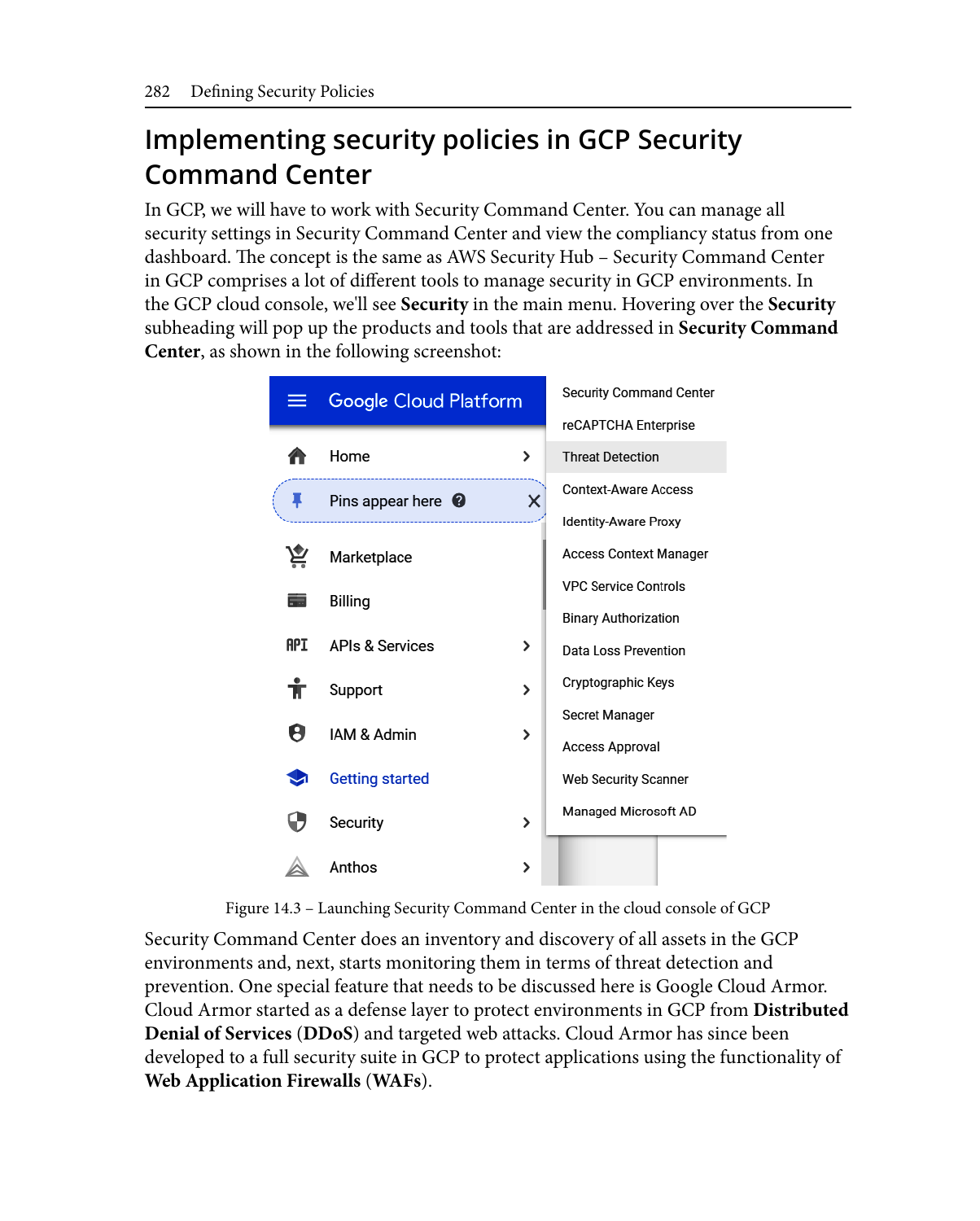Cloud Armor can be launched from the GCP console at [https://console.cloud.](https://console.cloud.google.com/) [google.com/](https://console.cloud.google.com/). You won't find it under **Security Command Center**, but under **Network Security**, as shown in the following screenshot:

![](_page_17_Picture_2.jpeg)

Figure 14.4 – Menu of Cloud Armor in GCP

We can specify security policies in Cloud Armor, but GCP already included a list of policies that can be evaluated. These preconfigured policies are based on **OWASP** CRS—the **Open Web Application Security Project**, a community that strives to find methodologies and practices to constantly improve the protection of online applications. **CRS** stands for **Core Rule Set**. Cloud Armor includes the top 10 OWASP threats in rule sets. The number one threat is the injection of hostile code in order to breach the application and get access to data. In *Chapter 16*, *Defining Security Policies for Data*, we will explore OWASP in more detail since this is all about securing applications and data.

However, OWASP does overlap with CIS, but OWASP merely identifies the threats, whereas CIS makes recommendations to avoid vulnerabilities and the chances of threats really being exploited. Misconfigured security, for example, is number 6 in the top 10 of OWASP. Insufficient logging and monitoring concludes the top 10. Both are heavily addressed in CIS.

The CIS 1.1.0 benchmark for GCP was released in March 2020. Specifically, for logging and monitoring, CIS recommends the following settings to audit security policies:

- Ensure Cloud Audit Logging is configured properly across all services and users in a project.
- Ensure sinks are configured for all log entries.

#### **Note**

A sink will export copies of all the log entries.

• Retention policies on log buckets must be configured using Bucket Lock.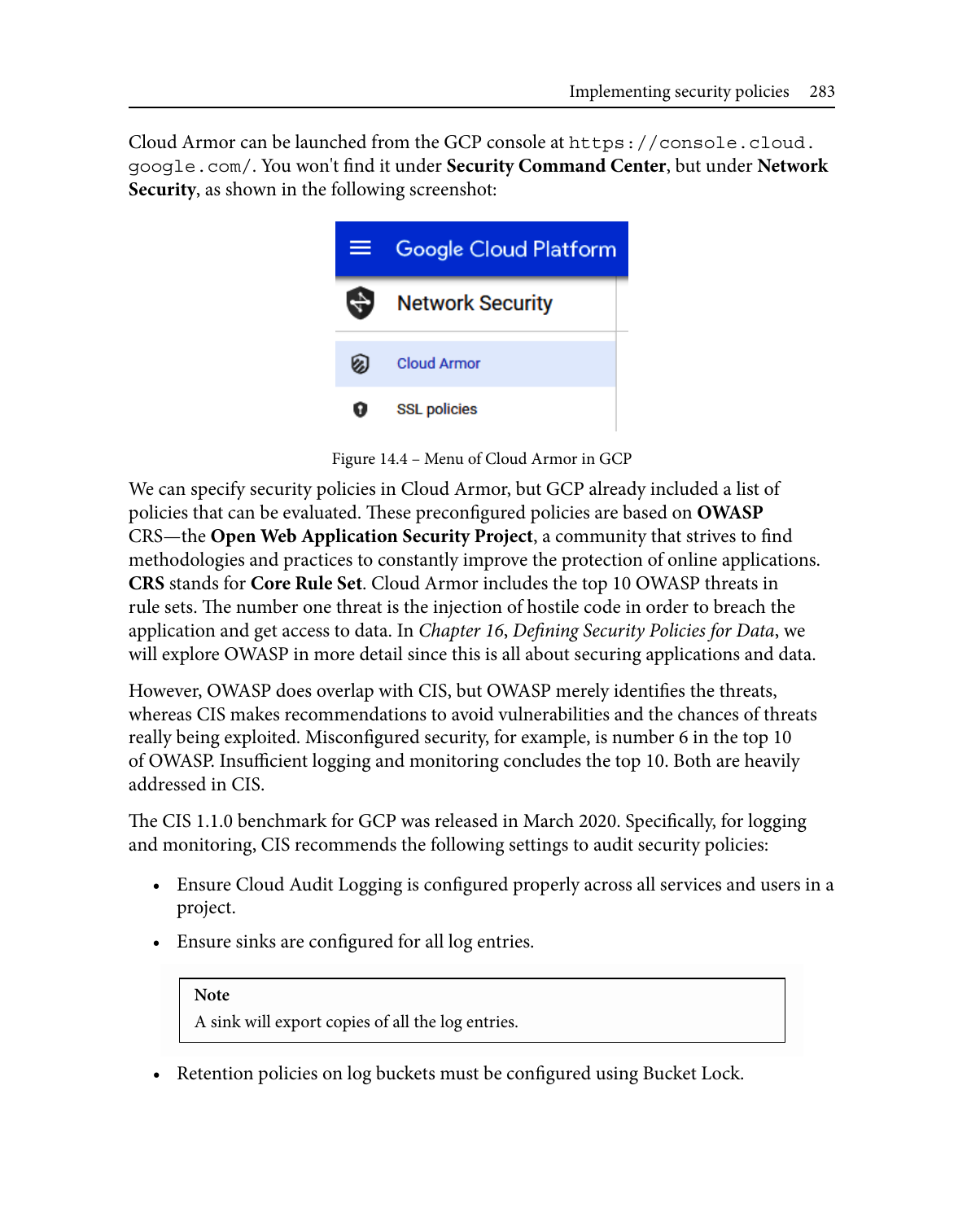- Ensure log metric filters and alerts exist for project ownership assignments and changes.
- Ensure log metric filters and alerts exist for audit configuration changes.
- Ensure log metric filters and alerts exist for custom role changes.
- Ensure log metric filters and alerts exist for VPC Network Firewall rule changes.
- Ensure log metric filters and alerts exist for VPC Network Route changes.
- Ensure log metric filters and alerts exist for VPC Network changes.
- Ensure log metric filters and alerts exist for cloud storage IAM permission changes.
- Ensure log metric filters and alerts exist for SQL instance configuration changes.

As with Azure and AWS, these are the settings to audit the security policies against the CIS benchmark. In the *Further reading* section, we included links to the various CIS benchmarks for the major clouds.

# **Managing security policies**

It doesn't stop with implementing security policies. We need to have governance in place to manage the policies. Governance is required on two levels:

- 1. The security policies themselves, auditing these to the compliancy frameworks that a business has to adhere to.
- 2. The technical implementation of the security policies, keeping the monitoring up to date, making sure that all assets are indeed tracked against the policies.

The first level is the domain of people concerned with the security governance in a business, typically, a **Chief Information Security Officer** (**CISO**) or **Chief Information Officer** (**CIO**). They need to set directions for security policies and make sure that the business is compliant with the security strategy, industry, and company frameworks. The CISO or CIO is also responsible for assurance from internal and external auditing.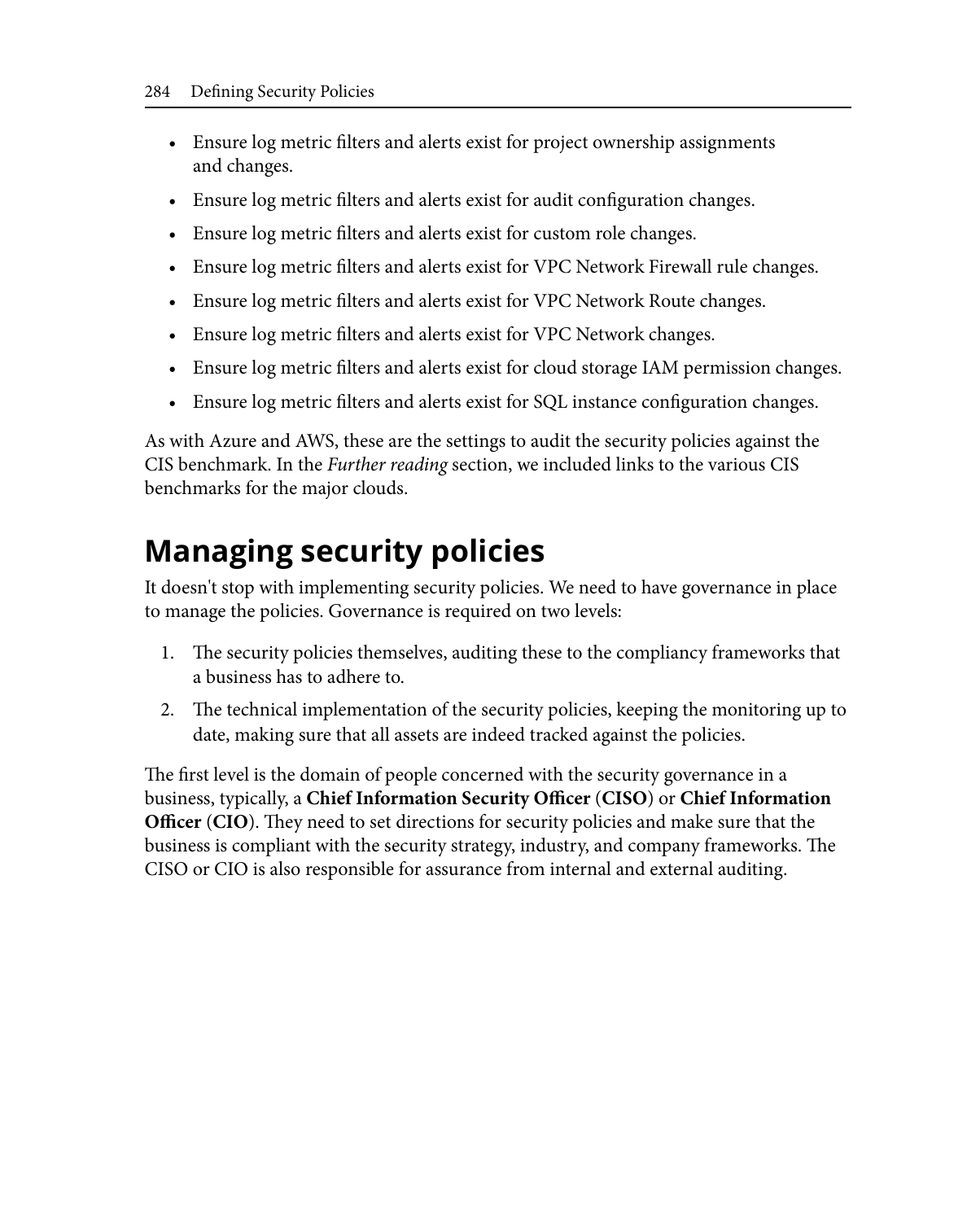Level two is more about security management, concerning how to deal with security risks in the IT landscape, including the cloud environments. To make it simple: security governance is about making policies; security management is about (technically) implementing and enforcing policies. So, security engineers should worry about the management of security monitoring tools that were covered in this chapter. They will need to understand how to implement rule sets in Azure Security Center, AWS Security Hub, and Google Security Command Center. They will also need to know what to do in the event of an alert being raised in these systems, who should follow up, and what actions need to be taken. Those will be technical actions, such as isolating an environment when it's breached. The configuration of rules in the security suites is also in their hands.

However, the security policies themselves need to be defined from a higher level in the business. The CISO or CIO will hardly ever completely understand how to program the security console, but they will know what needs to be protected from a business perspective. Obviously, the strategic level of CISO/CIO can't do anything without input from the tactical level – the security architects and engineers. They will all have to work closely together.

## **Summary**

In this chapter, we discussed the basics of security frameworks as a starting point to define policies for cloud environments. We have learned that there are different frameworks and that it depends on the industry to determine the compliance requirements of a business. Next, we must decide which security controls to set to ensure that our cloud environments are compliant too.

One framework that is globally accepted and commonly used for clouds is CIS. For Azure, AWS, and GCP, we studied the CIS benchmarks. We learned that the CIS benchmarks for these cloud platforms greatly overlap, but also have specific settings that need to be implemented in the respective security suites – Azure Security Center, AWS Security Hub, and Google's Security Command Center.

In the last section, we learned the difference between security governance and security management, but also that one can't live without the other.

In the next chapter, we will dive into identity and access management, since that's where security typically starts: who is allowed to do what, how, and maybe even when in our cloud environments? In *Chapter 17*, *Using Security Monitoring and Management Tools*, we will further explore the use of the monitoring tools that we discussed briefly in this chapter.